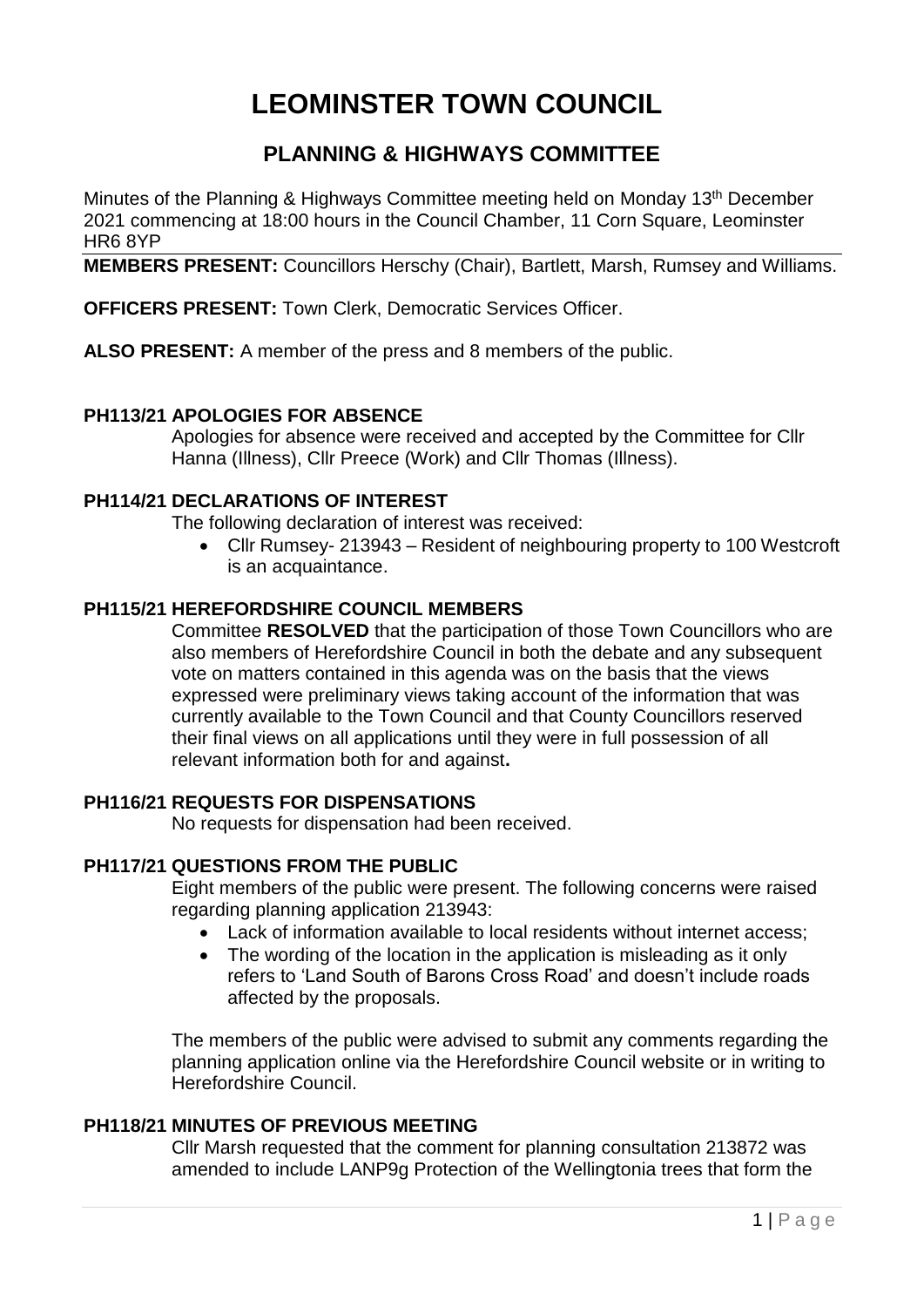distinctive skyline of the town.

Following the amendment it was **RESOLVED** that the minutes of the Planning & Highways Committee meeting held on 22<sup>nd</sup> November 2021 be agreed and signed as a correct record.

# **PH119/21 PLANNING**

**(a) Planning applications –** It was **RESOLVED** to submit the following comments to Herefordshire Council:

> **Application no & site address:** Planning Consultation – **213943** – Land South of Barons Cross Road, Leominster, Herefordshire

**Description**: Outline planning application for the erection of 118 dwellings, public open space and associated works with all matters save for access to be reserved for future approval.

**Applicant(s):** Mr C R Muller

**Grid ref:** OS 348618, 258519

**Application type:** Outline

**Comment:** Objection on the following grounds:

Access issues - a narrow road at the end of a series of cul-de-sacs. Unsuitability of land for development. LANP 2 - Development of the Leominster Sustainable Urban Extension will be permitted subject to the criteria in Policy LO2 of the Core Strategy and the following requirements: (a) A detailed masterplan is in place for the whole site. Individual sites should be signed in accordance with this plan. The development of the site should be phased and designed so the look and the feel of the urban extension is of distinct incremental developments with a variety of layouts including squares, courtyards, lanes and terraces rather than a uniform housing estate. Good connections to Leominster Town are essential. The application fails on this point.

LANP19 Community & Highways Infrastructure - Proposals to create new and improved walking, cycling and public transport routes will be encouraged. This includes the following - Movement to and from Barons Cross. The application fails on this point.

The traffic projection is low with only 30 cars and the traffic counts took place in half term.

Traffic exits onto Ryelands Road from Westfield Walk, Ryelands Road is almost single carriageway due to parking, and also onto Bargates from Westfield Walk. Bargates has been identified as a site with a high level of air pollution.

The application refers to a Transport Plan from the 2011 Census when there was a more up to date Draft Transport Plan in 2019.

The number of houses taken into account (top of Westcroft and Bircher Close) excludes the remainder of houses in Westcroft and surrounding cul de sacs. The flooding potential for the Worcester Road area is serious as the system will be overloaded and Welsh Water have recommended a Hydraulic Modelling Assessment be carried out.

Insufficient supply of potable water for the site.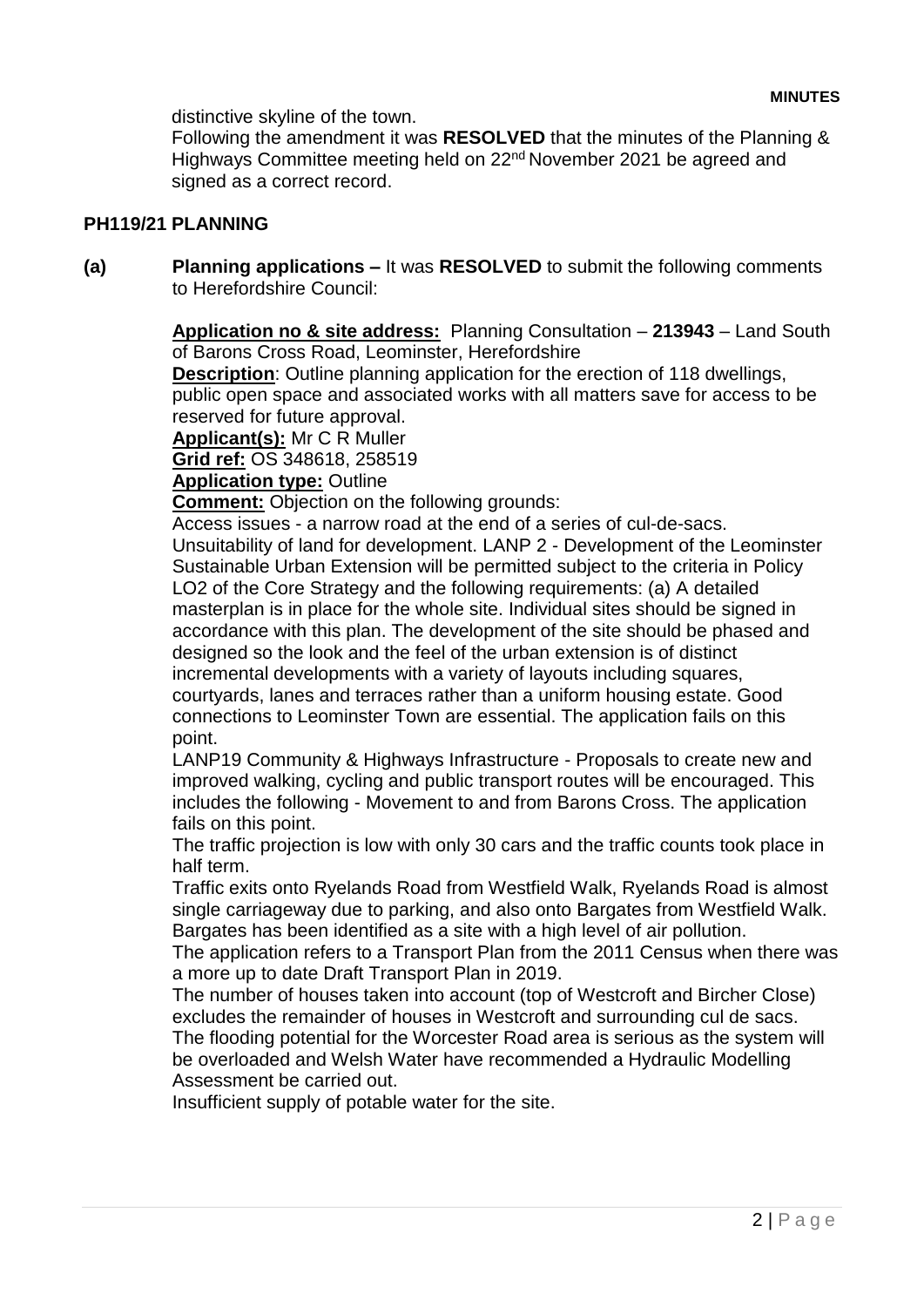**MINUTES**

**Application no & site address:** Planning Consultation – **214172** – The Lilacs, Laundry Lane, Leominster, Herefordshire HR6 8JT **Description**: Proposed single storey kitchen extension. **Applicant(s):** Mr Clifford English **Grid ref:** OS 349679, 258047 **Application type:** Full Householder **Comment:** No Objection

**Application no & site address:** Planning Consultation – **214194** – 1 Old Hall Cottages, Brierley, Leominster, Herefordshire HR6 0NU **Description**: Proposed replacement of ill-fitting and front door originally installed c. 1990s with bespoke solid oak front door more in keeping with the age and look of property facade. **Applicant(s):** Ms Jenny Fowler **Grid ref:** OS 349702, 255961

**Application type:** Listed Building Consent **Comment:** No Objection

**Application no & site address:** Planning Consultation – **214392** – The Vergers House, The Priory, Leominster, Herefordshire HR6 8EQ

**Description**: T1- Juniper - Low Amenity value - Leaning towards Power-lines - Overgrown for Size of Garden and restricting Light to The Vergers House. T2 - Juniper - Lower Amenity Value - overgrown for Size of Garden restricting Light to The Vergers House.

**Applicant(s):** Leominster Pari G Bricknell

**Grid ref:** OS 349802, 259296

**Application type:** Works to Trees in a Conservation Area

**Comment:** Objection – the application does not state the extent of the works to be carried out. The council would object to felling but would support remedial works to reduce the crown to preserve the historical interest and protect local wildlife.

**Application no & site address:** Planning Consultation - **214329** – Land at Dukes Walk, Leominster, Herefordshire HR6 8AE **Description:** Proposed property (retrospective). **Applicant(s**)**:** Mr M Rohde **Grid ref:** OS 349886, 258983 **Application type:** Planning Permission **Comment:** Objection – please refer to the proposed enforcement for noncompliance with 2011 plans.

**(b) Tree Condition Report - Ashfield House, Leominster -** Committee noted the tree condition report and requested that the proposed replacement tree is either a large tree or a group of smaller trees.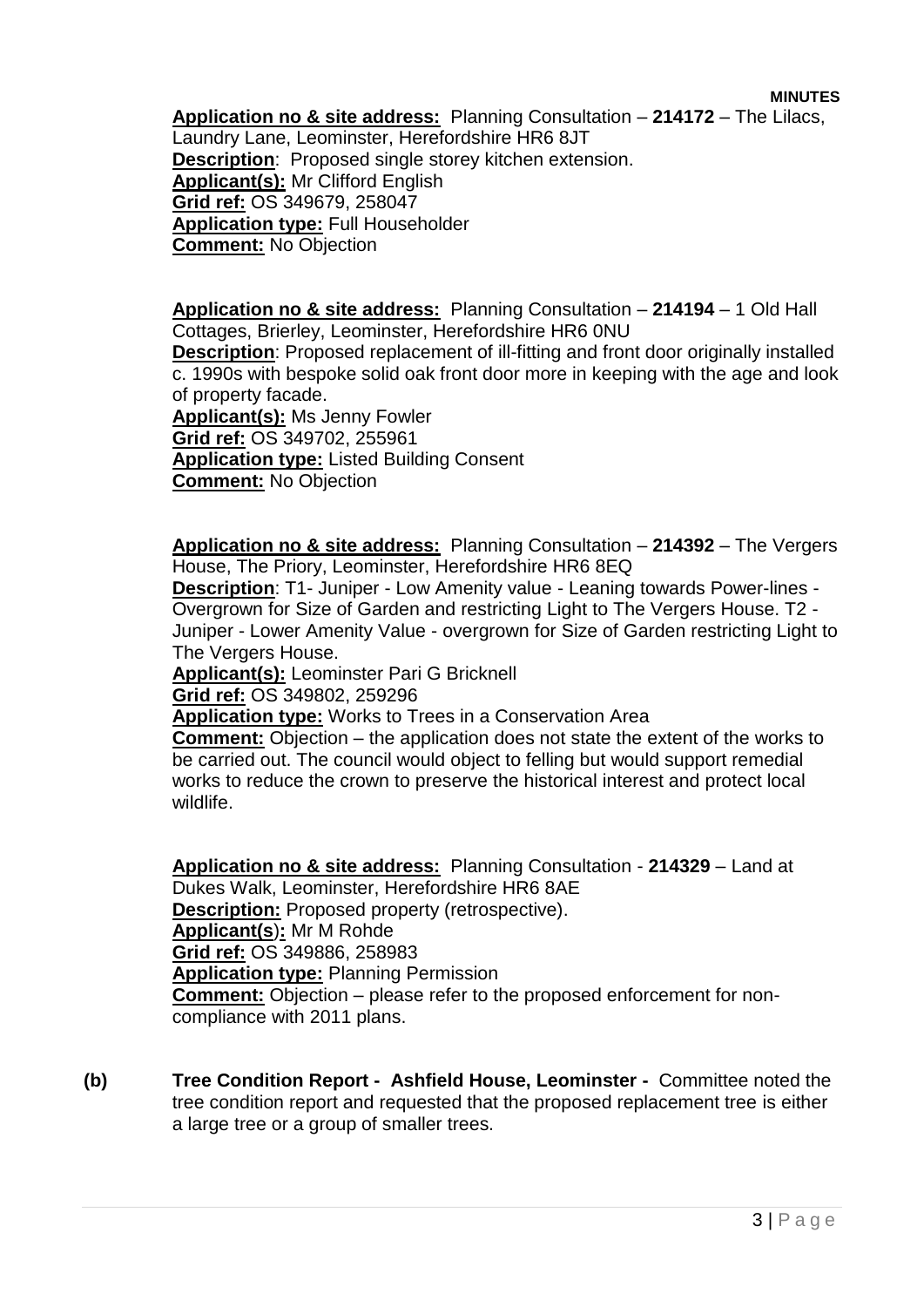#### **MINUTES**

**(c) Section 106 wish list –** Committee **RESOLVED** to update the Section 106 wish list. Items suggested for inclusion were Footpath ZC94, West Street, all play areas and lighting on the Ridgemoor Estate. Members of the Planning & Highways Committee will meet on Monday 10<sup>th</sup> January 2022 at 17.45 to update the list.

# **PH120/21 DECISIONS**

The following planning decisions received from Herefordshire Council were noted. These were presented at the meeting.

# **Leominster South**

**Number:** P213057F **Current status:** Determination Made **Decision:** Refused **Type:** Planning Permission **Location:** 10 South Street (Ground Floor), Leominster, Herefordshire HR6 8JB **Proposal:** Proposed change of use of ground floor from E(c) to self-contained residential apartment (C3). **Comment:** Objection for the following reasons: -Lack of ventilation -Lack of natural light to the property -Lack of waste storage space LANP6 g. -A secondary shop frontage LANP Appendix 2 -Lack of a second exit for fire escape -Very small rooms in the accommodation

**Leominster South**

**Number:** P213058/L **Current status:** Determination Made **Decision:** Approved with Conditions **Type:** Listed Building Consent **Location:** 10 South Street (Ground Floor), Leominster, Herefordshire HR6 8JB **Proposal:** Proposed change of use of ground floor from E(c) to self-contained residential apartment (C3). **Comment:** Objection for the following reasons: -Lack of ventilation -Lack of natural light to the property -Lack of waste storage space LANP6 g. -A secondary shop frontage LANP Appendix 2 -Lack of a second exit for fire escape -Very small rooms in the accommodation

# **PH121/21 HIGHWAYS AND PARKING MATTERS**

#### **(a) Highway and Parking Matters**

 **Green Lane Traffic Regulation Order –** Committee noted that the TRO scheme is currently with Herefordshire Council's legal department awaiting completion.